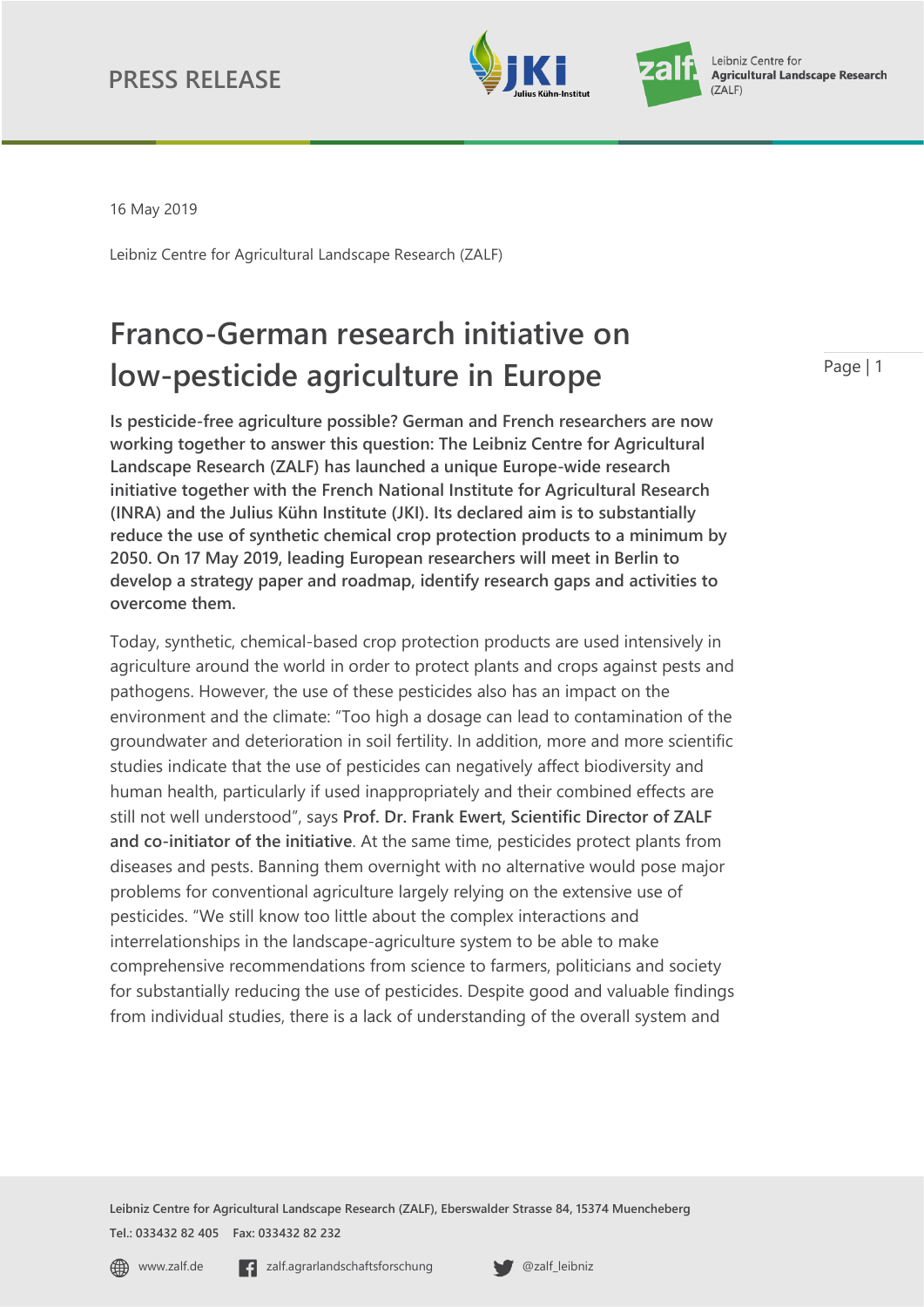the complex ecological and socio-economic relationships. The need for research is still very high and requires concerted action."

There is one thing however that the scientists at ZALF, JKI and INRA are sure of: Fundamental changes in agriculture will be needed to drastically reduce the use of synthetic chemical pesticides. This is why they began to develop a research strategy in 2018 with other European institutions under the title "Toward chemical pesticide-free agriculture". In October 2018, they presented a first draft at an international workshop in Paris. This was the starting signal for a European network which has set itself the goal of paving the way for a chemical-pesticide-free agriculture on the basis of excellent research on a joint scientific, political and social level.

## **The objective is a sustainable and competitive low-pesticide agriculture**

In the meantime, the joint draft strategy has been further developed and is now, for the first time, attempting to set a uniform and coordinated framework for further research, providing food for thought for politics and society and forming the starting point for the further growth of a European research network. It focuses in particular on the contemporary challenges that conventional agriculture has to overcome. After all, the quantity, quality and price of agricultural products often depend on the extensive use of pesticides.

"We want to make better use of the agro-ecological relationships in the landscape in order to develop more disease-resistant production systems", says Prof. Ewert. "An example of such an interrelationship would be to use beneficial insects, such as ladybirds, rather than pesticides to control pests such as aphids." At the same time, sufficient agricultural production must be ensured: "It must be possible to cultivate the products sustainably and to sell them at competitive prices. In order to achieve this, we need to better understand the relationships in the landscape. What influences biodiversity and how does biodiversity affect crop health and production. What ecological mechanisms are relevant and how can we use them to develop more pest and disease resistant crop production systems?"

The researchers also foresee great potential in plant breeding: "Resistant varieties are the most environmentally friendly form of plant protection. Plant breeding research and plant breeding thus play a key role on the road to lower-pesticide agriculture. Molecular marker techniques as well as knowledge of the genome sequence of many of our cultivated species will allow an accelerated identification of resistance genes and their breeding use in the future. The targeted use of genetic diversity stored in gene banks is of particular importance in the

Page | 2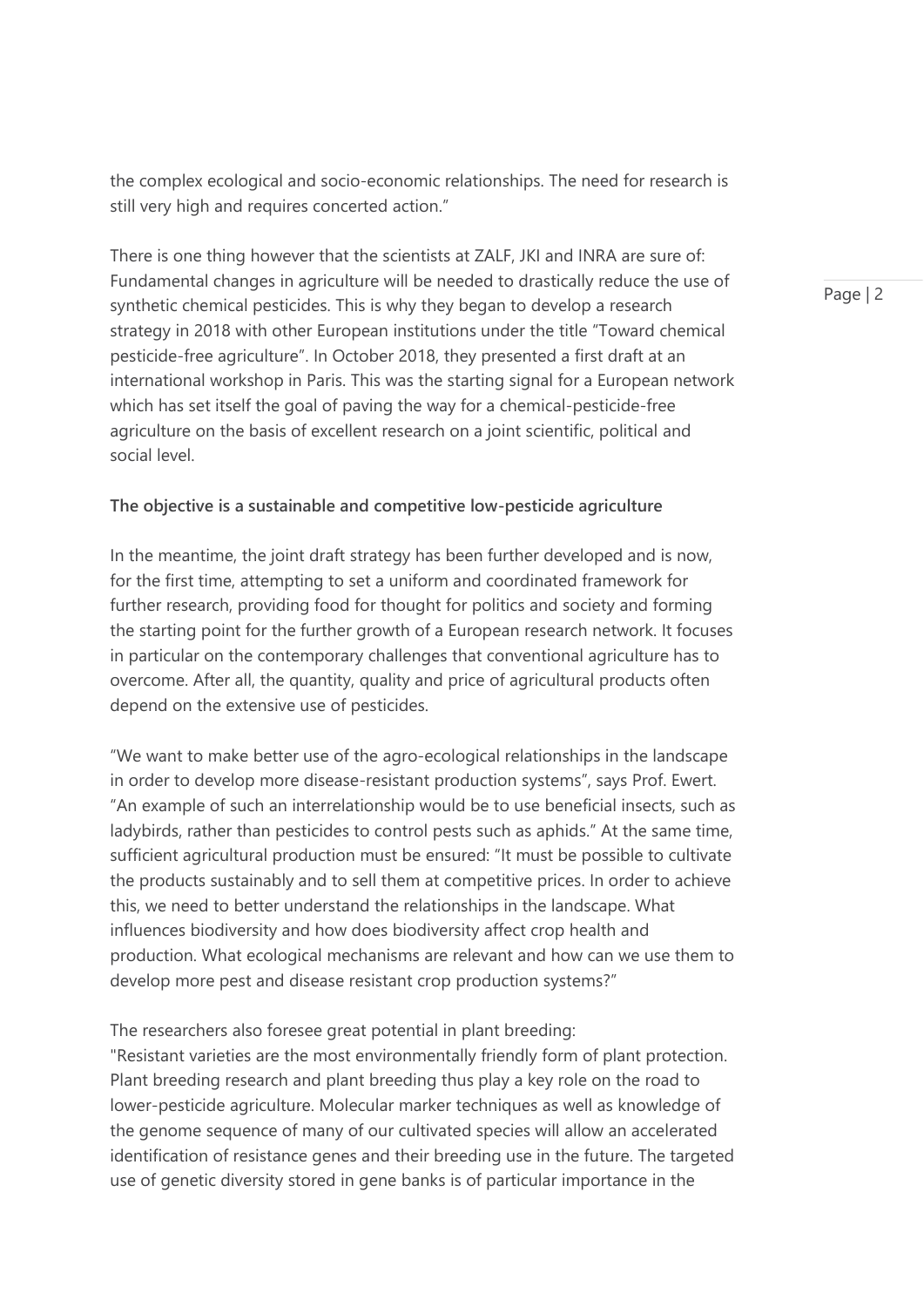context of improving resistance characteristics in breeding", says **Prof. Dr. Frank Ordon, President of the Julius Kühn Institute.** 

Digitization and new technological developments are further helpful building blocks for the transition to low-pesticide agriculture, which must be used in a targeted manner. It is also necessary to expand our knowledge of alternatives to chemical pesticides, such as the use of micro-organisms and plant extracts, and to investigate in depth the interaction between plants and their pests or pathogens. In particular, long-term studies are required here in order to be able to make reliable statements. The research strategy outlines which research will be necessary in the most diverse disciplines in the coming decades and this will now be elaborated further in a roadmap and strategy paper. Among other things, production systems and methods must be put to the test and re-evaluated; breeding progress must be better exploited.

"We want to play an active role in shaping the path to the lower-pesticide agricultural systems of tomorrow", summarizes Prof. Ewert. "European agricultural research could play a pioneering role worldwide and, together with politics and practice, could not only develop crop production systems that are climate and environmentally friendly, but also new innovative products, technologies and services for sustainable agriculture in the 21st century."

Further information can be found in the draft strategy paper: "Toward chemical pesticide-free agriculture" (engl.) at: [www.zalf.de/de/aktuelles](http://www.zalf.de/de/aktuelles)

Page | 3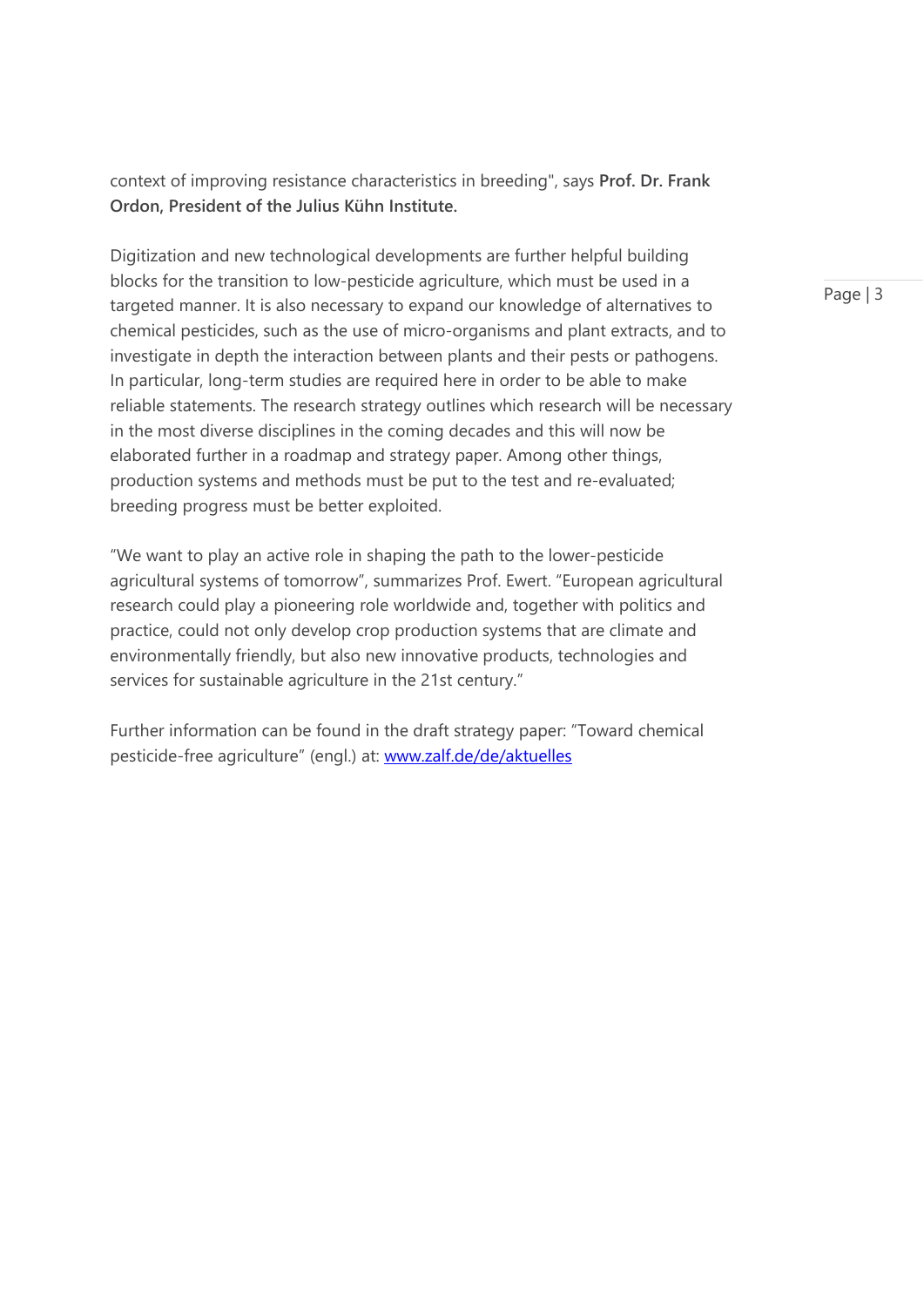

**Aphid infestation on a field bean plant can cause considerable damage to the affected plants. Instead of chemical-synthetic pesticides, pests could in future be fought more effectively with beneficial insects. The natural enemies of aphids include parasitoids, hover flies and ladybirds. | Source: Ulrich Stachow / ZALF, Image source in color and print quality:<http://www.zalf.de/de/aktuelles>**

### **Press contact ZALF:**

Hendrik Schneider Head of Press and Public Relations Phone: 033432 82 405 Mobile: 0151 405 455 00 email: [public.relations@zalf.de](mailto:public.relations@zalf.de)

#### **Press contact JKI:**

Dr. Gerlinde Nachtigall Head of Press and Public Relations Phone: 0531 299 3204 Fax: 0531 299 3000 email: pressestelle@julius-kuehn.de

# **About Leibniz Centre for Agricultural Landscape Research (ZALF), one of the Institutes of the Leibniz Association:**

Mission of ZALF is to deliver solutions for an ecologically, economically and socially sustainable agriculture – together with society.

As a contribution to overcoming global challenges such as climate change, food security, biodiversity conservation and resource scarcity, we develop and design crop systems, integrated in their landscape contexts that combine food security with sustainability. Therefore we process complex landscape data with a unique set of experimental methods, new technologies and models as well as socio-economic approaches.

Page | 4